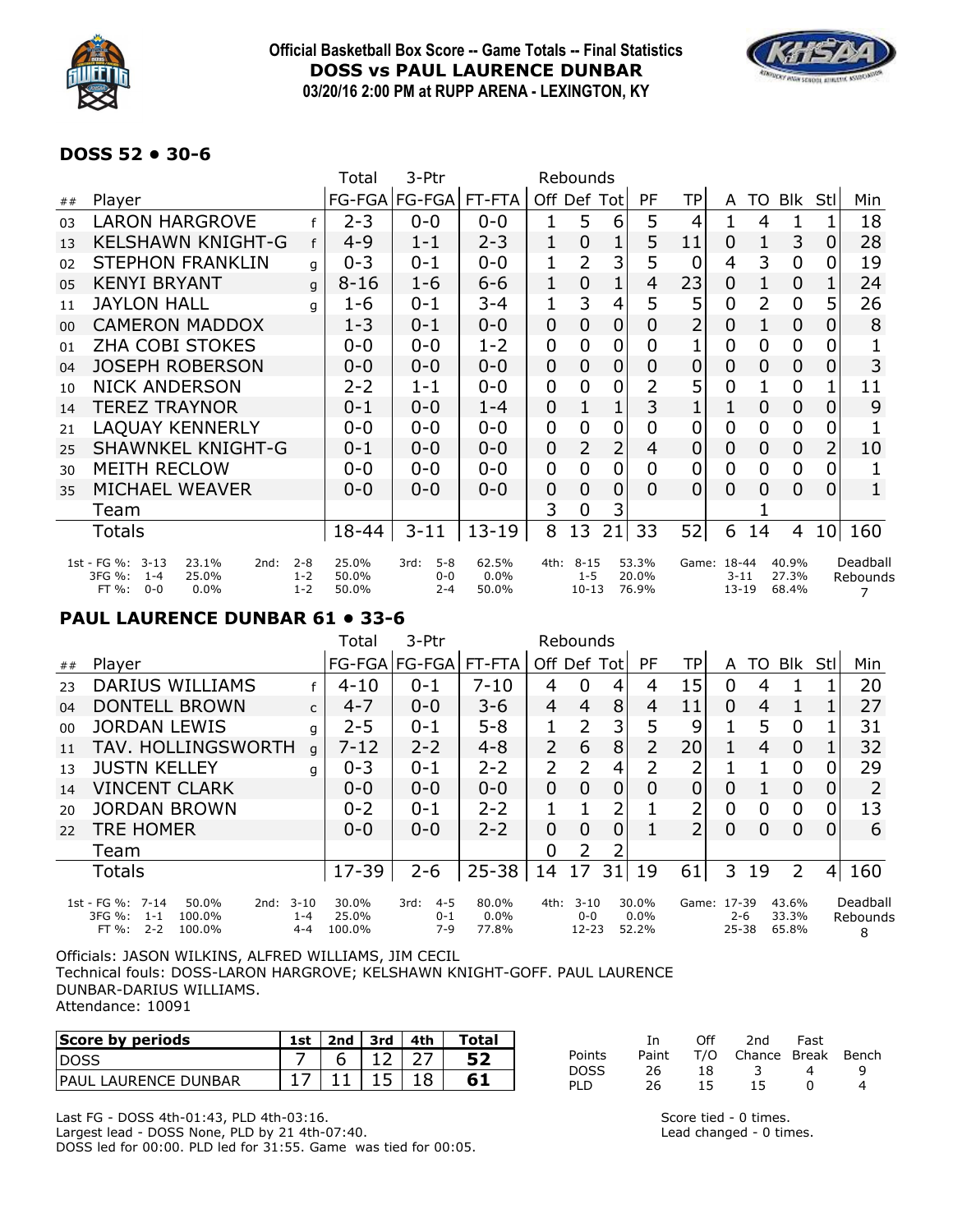

## **DOSS vs PAUL LAURENCE DUNBAR 03/20/16 2:00 PM at RUPP ARENA - LEXINGTON, KY 1st PERIOD Play-by-Play (Page 1)**



| HOME TEAM: PAUL LAURENCE DUNBAR       | Time  | <b>Score</b> |                | <b>Margin VISITORS: DOSS</b>         |
|---------------------------------------|-------|--------------|----------------|--------------------------------------|
| GOOD! LAYUP by TAV. HOLLINGSWORTH [P  | 07:55 | $2 - 0$      | H <sub>2</sub> |                                      |
| ASSIST by JUSTN KELLEY                | 07:55 |              |                |                                      |
|                                       | 07:40 |              |                | MISSED LAYUP by KELSHAWN KNIGHT-GOF  |
| BLOCK by DARIUS WILLIAMS              | 07:37 |              |                |                                      |
| REBOUND (DEF) by TAV. HOLLINGSWORTH   | 07:35 |              |                |                                      |
| GOOD! LAYUP by DARIUS WILLIAMS [PNT]  | 07:27 | $4 - 0$      | H 4            |                                      |
|                                       | 06:59 |              |                | MISSED LAYUP by STEPHON FRANKLIN     |
|                                       | 06:59 |              |                | REBOUND (OFF) by KENYI BRYANT        |
|                                       | 06:42 |              |                | TURNOVR by LARON HARGROVE            |
|                                       |       | $6 - 0$      | H 6            |                                      |
| GOOD! JUMPER by TAV. HOLLINGSWORTH [  | 06:36 |              |                |                                      |
|                                       | 06:19 |              |                | MISSED JUMPER by KELSHAWN KNIGHT-GO  |
|                                       | 06:19 |              |                | REBOUND (OFF) by KELSHAWN KNIGHT-GO  |
| REBOUND (DEF) by TAV. HOLLINGSWORTH   | 06:16 |              |                | MISSED TIP-IN by KELSHAWN KNIGHT-GOF |
|                                       | 06:09 |              |                | FOUL by JAYLON HALL (P1T1)           |
| TURNOVR by DARIUS WILLIAMS            | 06:01 |              |                | STEAL by LARON HARGROVE              |
|                                       | 05:48 |              |                | MISSED 3 PTR by KENYI BRYANT         |
|                                       | 05:48 |              |                | REBOUND (OFF) by LARON HARGROVE      |
| BLOCK by DONTELL BROWN                | 05:42 |              |                | MISSED TIP-IN by LARON HARGROVE      |
| REBOUND (DEF) by TAV. HOLLINGSWORTH   | 05:41 |              |                |                                      |
| MISSED JUMPER by DARIUS WILLIAMS      | 05:29 |              |                | BLOCK by KELSHAWN KNIGHT-GOFF        |
| REBOUND (OFF) by DARIUS WILLIAMS      | 05:28 |              |                |                                      |
| MISSED TIP-IN by DARIUS WILLIAMS      | 05:27 |              |                | REBOUND (DEF) by LARON HARGROVE      |
| REBOUND (DEF) by DONTELL BROWN        | 05:04 |              |                | MISSED JUMPER by STEPHON FRANKLIN    |
|                                       | 04:50 |              |                | FOUL by STEPHON FRANKLIN (P1T2)      |
| GOOD! DUNK by JORDAN LEWIS [PNT]      | 04:46 | $8 - 0$      | H 8            |                                      |
| ASSIST by TAV. HOLLINGSWORTH          | 04:46 |              |                |                                      |
|                                       | 04:25 | $8 - 2$      | H 6            | GOOD! LAYUP by KENYI BRYANT [PNT]    |
| MISSED LAYUP by DARIUS WILLIAMS       | 04:11 |              |                |                                      |
| REBOUND (OFF) by DONTELL BROWN        | 04:11 |              |                |                                      |
| GOOD! TIP-IN by DONTELL BROWN [PNT]   | 04:10 | $10-2$       | H 8            |                                      |
|                                       | 04:03 |              |                | MISSED 3 PTR by KENYI BRYANT         |
|                                       | 04:03 |              |                | REBOUND (OFF) by (DEADBALL)          |
|                                       |       |              |                |                                      |
|                                       | 04:00 |              |                | FOUL by LARON HARGROVE (P1T3)        |
|                                       | 04:00 |              |                | SUB IN: TEREZ TRAYNOR                |
|                                       | 04:00 |              |                | SUB IN: SHAWNKEL KNIGHT-GOFF         |
|                                       | 04:00 |              |                | SUB OUT: LARON HARGROVE              |
|                                       | 04:00 |              |                | SUB OUT: STEPHON FRANKLIN            |
| GOOD! 3 PTR by TAV. HOLLINGSWORTH     | 03:53 | $13 - 2$     | H 11           |                                      |
| ASSIST by JORDAN LEWIS                | 03:53 |              |                |                                      |
|                                       | 03:32 |              |                | TURNOVR by STEPHON FRANKLIN          |
|                                       | 03:30 |              |                | FOUL by SHAWNKEL KNIGHT-GOFF (P1T4)  |
| MISSED JUMPER by DONTELL BROWN        | 03:25 |              |                | REBOUND (DEF) by JAYLON HALL         |
| FOUL by DARIUS WILLIAMS (P1T1)        | 03:24 |              |                |                                      |
| REBOUND (DEF) by TAV. HOLLINGSWORTH   | 03:11 |              |                | MISSED JUMPER by JAYLON HALL         |
| TIMEOUT MEDIA                         | 02:56 |              |                |                                      |
|                                       | 02:56 |              |                | SUB IN: STEPHON FRANKLIN             |
|                                       | 02:56 |              |                | SUB IN : LARON HARGROVE              |
|                                       | 02:56 |              |                | SUB OUT: TEREZ TRAYNOR               |
|                                       | 02:56 |              |                | SUB OUT: SHAWNKEL KNIGHT-GOFF        |
| MISSED JUMPER by DARIUS WILLIAMS      | 02:45 |              |                | BLOCK by LARON HARGROVE              |
| REBOUND (OFF) by JUSTN KELLEY         | 02:42 |              |                |                                      |
| MISSED JUMPER by DONTELL BROWN        | 02:35 |              |                | BLOCK by KELSHAWN KNIGHT-GOFF        |
| REBOUND (OFF) by DARIUS WILLIAMS      | 02:33 |              |                |                                      |
| GOOD! TIP-IN by DARIUS WILLIAMS [PNT] | 02:32 | $15 - 2$     | H 13           |                                      |
|                                       | 02:04 | $15 - 5$     | H 10           | GOOD! 3 PTR by KELSHAWN KNIGHT-GOFF  |
| FOUL by DARIUS WILLIAMS (P2T2)        | 01:45 |              |                |                                      |
| TURNOVR by DARIUS WILLIAMS            | 01:45 |              |                |                                      |
| SUB IN : JORDAN BROWN                 | 01:45 |              |                |                                      |
| SUB OUT: DARIUS WILLIAMS              | 01:45 |              |                |                                      |
|                                       | 01:31 | $15 - 7$     | H 8            | GOOD! LAYUP by KELSHAWN KNIGHT-GOFF  |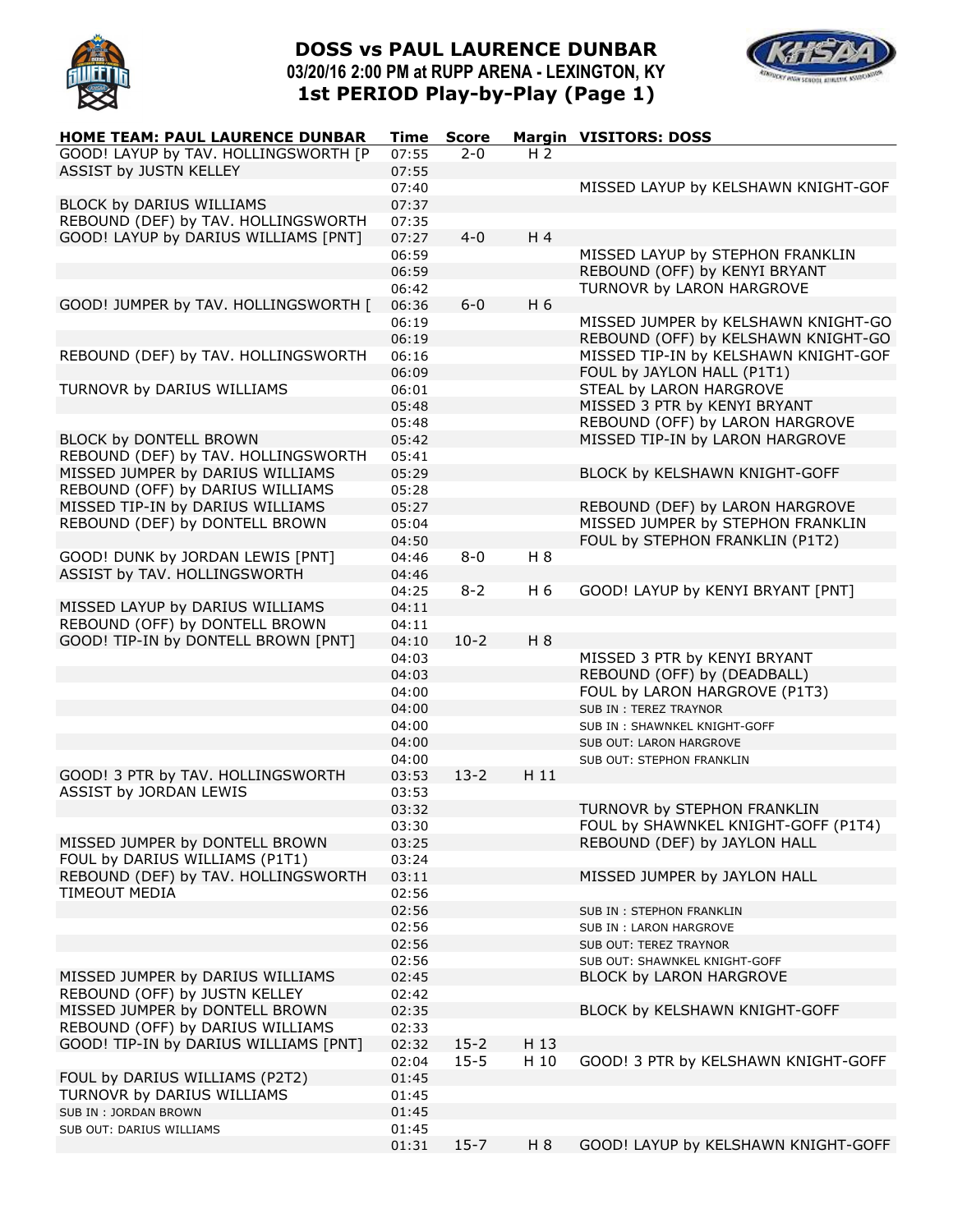

# **DOSS vs PAUL LAURENCE DUNBAR 03/20/16 2:00 PM at RUPP ARENA - LEXINGTON, KY 1st PERIOD Play-by-Play (Page 2)**



| <b>HOME TEAM: PAUL LAURENCE DUNBAR</b> | Time  | Score    |      | <b>Margin VISITORS: DOSS</b>      |
|----------------------------------------|-------|----------|------|-----------------------------------|
| GOOD! FT SHOT by JORDAN BROWN          | 01:20 | 16-7     | H 9  | FOUL by KENYI BRYANT (P1T5)       |
| GOOD! FT SHOT by JORDAN BROWN          | 01:20 | $17 - 7$ | H 10 |                                   |
| REBOUND (DEF) by JORDAN LEWIS          | 00:59 |          |      | MISSED 3 PTR by STEPHON FRANKLIN  |
| TURNOVR by DONTELL BROWN               | 00:51 |          |      |                                   |
|                                        | 00:30 |          |      | TURNOVR by STEPHON FRANKLIN       |
|                                        | 00:04 |          |      | FOUL by JAYLON HALL (P2T6)        |
| SUB IN: TRE HOMER                      | 00:04 |          |      |                                   |
| SUB OUT: DONTELL BROWN                 | 00:04 |          |      |                                   |
| MISSED JUMPER by JORDAN LEWIS          | 00:03 |          |      | REBOUND (DEF) by STEPHON FRANKLIN |

### PAUL LAURENCE DUNBAR 17, DOSS 7

|                                              | In. | Off. | 2nd            | Fast |     |                         |
|----------------------------------------------|-----|------|----------------|------|-----|-------------------------|
| 1st period-only Paint T/O Chance Break Bench |     |      |                |      |     |                         |
| DOSS 4                                       |     | -2   | $\overline{0}$ |      | - 0 | Score tied - 0 times.   |
| PAUL LAURENCE DUNB 12                        |     |      | $\overline{a}$ |      |     | Lead changed - 0 times. |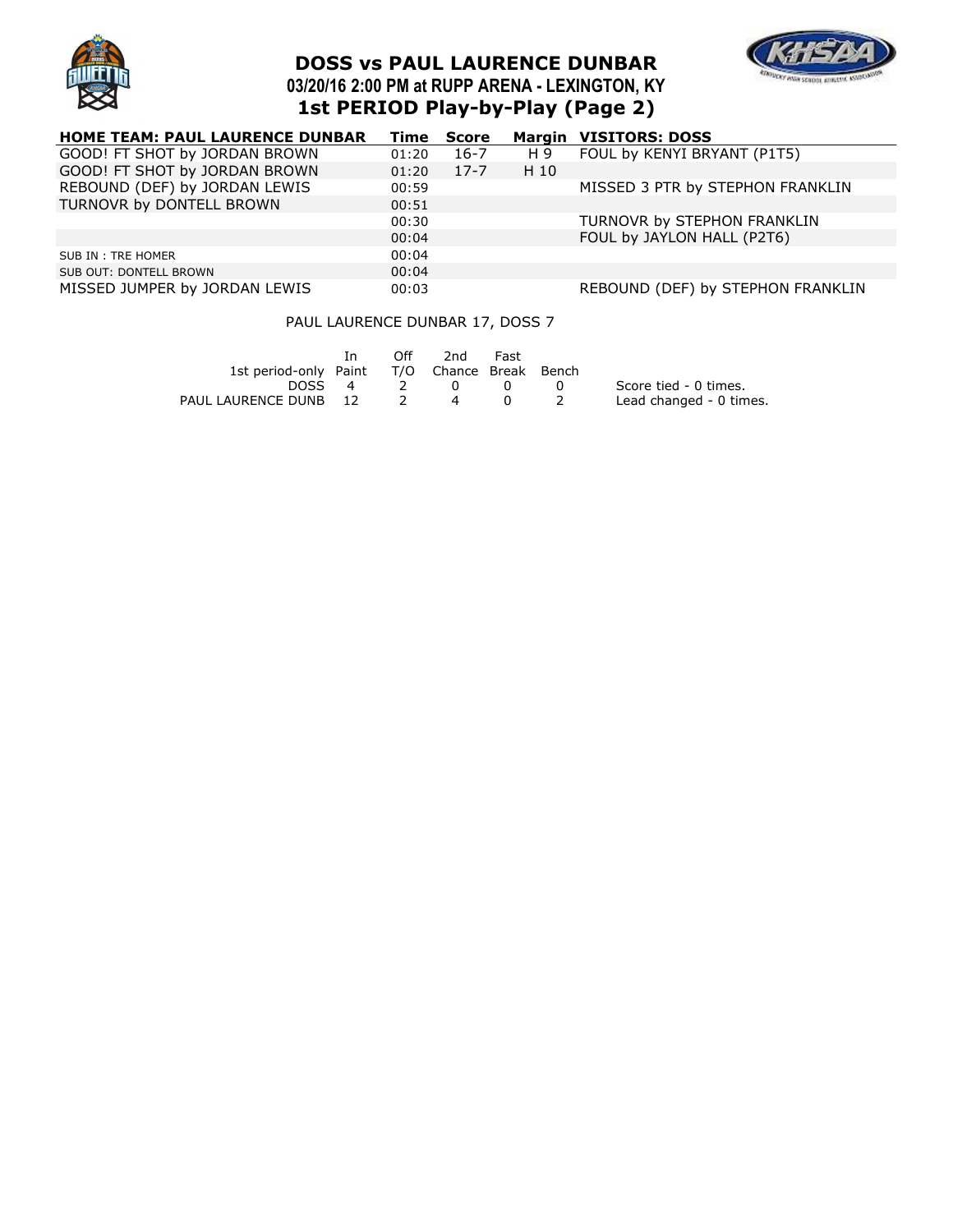

# **DOSS vs PAUL LAURENCE DUNBAR 03/20/16 2:00 PM at RUPP ARENA - LEXINGTON, KY 2nd PERIOD Play-by-Play (Page 1)**



| HOME TEAM: PAUL LAURENCE DUNBAR     | Time  | <b>Score</b> |      | <b>Margin VISITORS: DOSS</b>        |
|-------------------------------------|-------|--------------|------|-------------------------------------|
| SUB IN: JORDAN BROWN                | 08:00 |              |      |                                     |
| SUB IN : TRE HOMER                  | 08:00 |              |      |                                     |
| SUB OUT: DONTELL BROWN              | 08:00 |              |      |                                     |
| SUB OUT: DARIUS WILLIAMS            | 08:00 |              |      |                                     |
| GOOD! JUMPER by TAV. HOLLINGSWORTH  | 07:52 | $19-7$       | H 12 |                                     |
|                                     | 07:34 |              |      | TURNOVR by STEPHON FRANKLIN         |
| GOOD! FT SHOT by TRE HOMER          | 07:28 | $20 - 7$     | H 13 | FOUL by KENYI BRYANT (P2T7)         |
| GOOD! FT SHOT by TRE HOMER          | 07:28 | $21 - 7$     | H 14 |                                     |
| SUB IN: DONTELL BROWN               | 07:28 |              |      | SUB IN : NICK ANDERSON              |
| SUB OUT: JUSTN KELLEY               | 07:28 |              |      | SUB OUT: STEPHON FRANKLIN           |
| REBOUND (DEF) by JORDAN LEWIS       | 07:16 |              |      | MISSED JUMPER by JAYLON HALL        |
| MISSED 3 PTR by JORDAN LEWIS        | 06:24 |              |      |                                     |
| REBOUND (OFF) by TAV. HOLLINGSWORTH | 06:24 |              |      |                                     |
| GOOD! 3 PTR by TAV. HOLLINGSWORTH   | 06:20 | $24 - 7$     | H 17 |                                     |
| REBOUND (DEF) by (TEAM)             | 06:04 |              |      | MISSED 3 PTR by KENYI BRYANT        |
| SUB IN: VINCENT CLARK               | 06:02 |              |      | SUB IN: CAMERON MADDOX              |
| SUB OUT: TRE HOMER                  | 06:02 |              |      | SUB OUT: KENYI BRYANT               |
| TURNOVR by JORDAN LEWIS             | 05:50 |              |      |                                     |
|                                     | 05:48 |              |      | STEAL by JAYLON HALL                |
|                                     | 05:47 |              |      | TURNOVR by NICK ANDERSON            |
| STEAL by JORDAN LEWIS               | 05:45 |              |      |                                     |
| TURNOVR by VINCENT CLARK            | 05:36 |              |      |                                     |
| REBOUND (DEF) by JORDAN BROWN       | 05:15 |              |      | MISSED JUMPER by JAYLON HALL        |
| MISSED 3 PTR by JORDAN BROWN        | 04:54 |              |      | REBOUND (DEF) by LARON HARGROVE     |
|                                     | 04:49 |              |      | TURNOVR by LARON HARGROVE           |
| STEAL by DONTELL BROWN              | 04:47 |              |      |                                     |
| GOOD! LAYUP by DONTELL BROWN [PNT]  | 04:46 | $26 - 7$     | H 19 |                                     |
| FOUL by DONTELL BROWN (P1T3)        | 04:31 |              |      | MISSED FT SHOT by KELSHAWN KNIGHT-G |
|                                     | 04:31 |              |      | REBOUND (OFF) by (DEADBALL)         |
|                                     | 04:31 | $26 - 8$     | H 18 | GOOD! FT SHOT by KELSHAWN KNIGHT-GO |
| SUB IN : JUSTN KELLEY               | 04:31 |              |      | SUB IN: STEPHON FRANKLIN            |
| SUB OUT: VINCENT CLARK              | 04:31 |              |      | <b>SUB IN: TEREZ TRAYNOR</b>        |
|                                     | 04:31 |              |      | SUB OUT: LARON HARGROVE             |
|                                     | 04:31 |              |      | SUB OUT: NICK ANDERSON              |
| MISSED JUMPER by TAV. HOLLINGSWORTH | 04:22 |              |      | REBOUND (DEF) by JAYLON HALL        |
|                                     | 04:06 |              |      | MISSED JUMPER by CAMERON MADDOX     |
|                                     | 04:06 |              |      | REBOUND (OFF) by (TEAM)             |
| REBOUND (DEF) by DONTELL BROWN      | 03:47 |              |      | MISSED JUMPER by KELSHAWN KNIGHT-GO |
| MISSED 3 PTR by JUSTN KELLEY        | 03:39 |              |      |                                     |
| REBOUND (OFF) by JORDAN LEWIS       | 03:39 |              |      |                                     |
| MISSED JUMPER by TAV. HOLLINGSWORTH | 03:31 |              |      | REBOUND (DEF) by JAYLON HALL        |
| FOUL by TAV. HOLLINGSWORTH (P1T4)   | 03:27 |              |      |                                     |
|                                     | 03:13 | $26 - 10$    | H 16 | GOOD! JUMPER by CAMERON MADDOX      |
|                                     | 03:13 |              |      | ASSIST by TEREZ TRAYNOR             |
| TIMEOUT MEDIA                       | 02:55 |              |      |                                     |
| GOOD! FT SHOT by JUSTN KELLEY       | 02:43 | $27 - 10$    | H 17 | FOUL by TEREZ TRAYNOR (P1T8)        |
| GOOD! FT SHOT by JUSTN KELLEY       | 02:43 | $28 - 10$    | H 18 |                                     |
|                                     | 02:43 |              |      | SUB IN: SHAWNKEL KNIGHT-GOFF        |
|                                     | 02:43 |              |      | SUB IN: KENYI BRYANT                |
|                                     | 02:43 |              |      | SUB OUT: TEREZ TRAYNOR              |
|                                     | 02:43 |              |      | SUB OUT: JAYLON HALL                |
|                                     | 02:12 |              |      | MISSED LAYUP by KENYI BRYANT        |
|                                     | 02:12 |              |      | REBOUND (OFF) by (TEAM)             |
|                                     | 02:11 |              |      | TIMEOUT 30sec                       |
|                                     | 01:53 | $28 - 13$    | H 15 | GOOD! 3 PTR by KENYI BRYANT         |
|                                     | 01:53 |              |      | ASSIST by STEPHON FRANKLIN          |
| MISSED JUMPER by TAV. HOLLINGSWORTH | 00:02 |              |      |                                     |
| REBOUND (OFF) by JORDAN BROWN       | 00:02 |              |      |                                     |
| MISSED TIP-IN by JORDAN BROWN       | 00:00 |              |      |                                     |
| REBOUND (OFF) by (DEADBALL)         | 00:00 |              |      |                                     |
|                                     |       |              |      |                                     |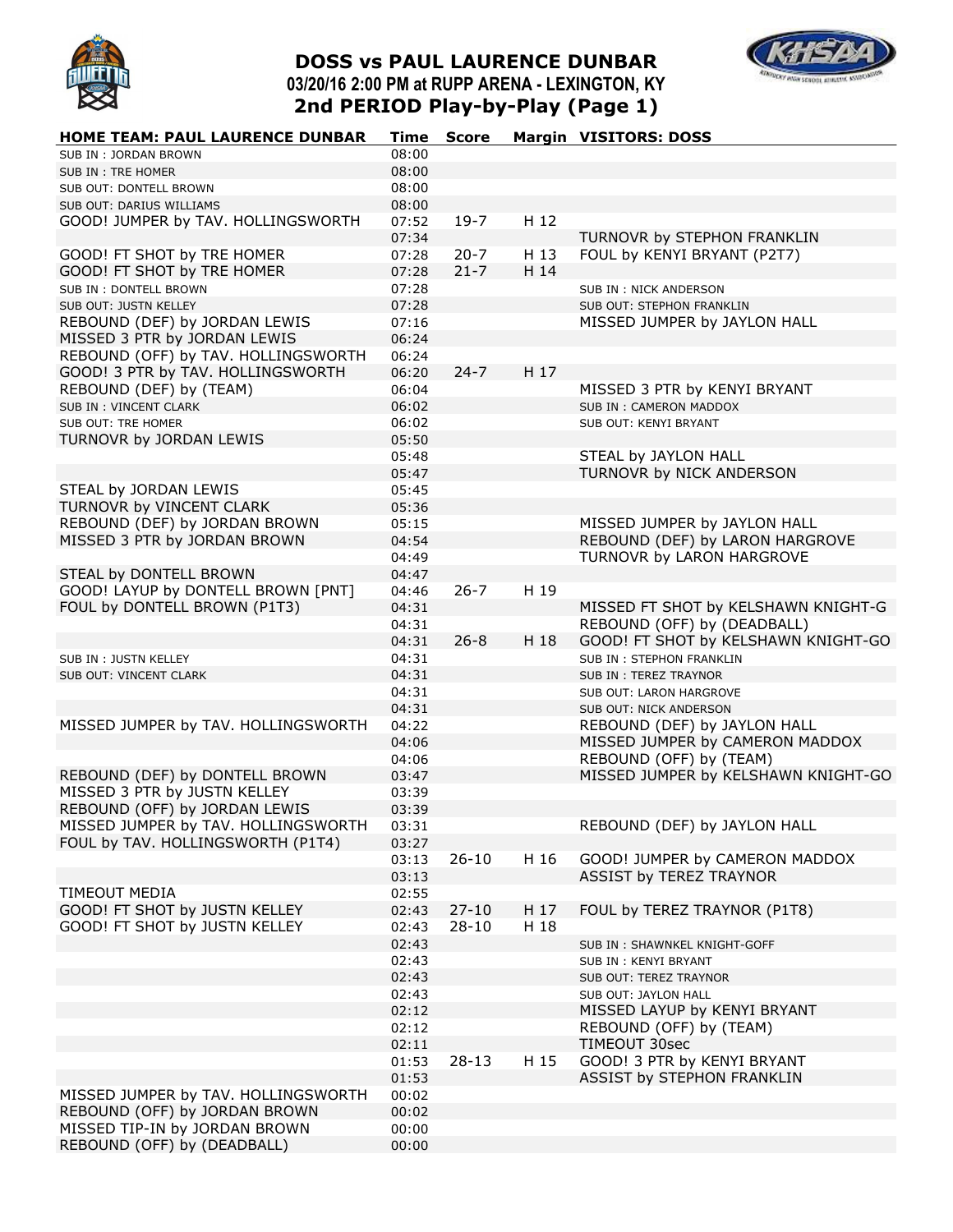

## **DOSS vs PAUL LAURENCE DUNBAR 03/20/16 2:00 PM at RUPP ARENA - LEXINGTON, KY 2nd PERIOD Play-by-Play (Page 2)**



### **HOME TEAM: PAUL LAURENCE DUNBAR Time Score Margin VISITORS: DOSS**

### PAUL LAURENCE DUNBAR 28, DOSS 13

|                                              | In In |                | Off 2nd | Fast |                         |
|----------------------------------------------|-------|----------------|---------|------|-------------------------|
| 2nd period-only Paint T/O Chance Break Bench |       |                |         |      |                         |
| DOSS 0                                       |       | $\overline{0}$ | 3 0 2   |      | Score tied - 0 times.   |
| PAUL LAURENCE DUNB 2                         |       | $\sim$ 4       |         |      | Lead changed - 0 times. |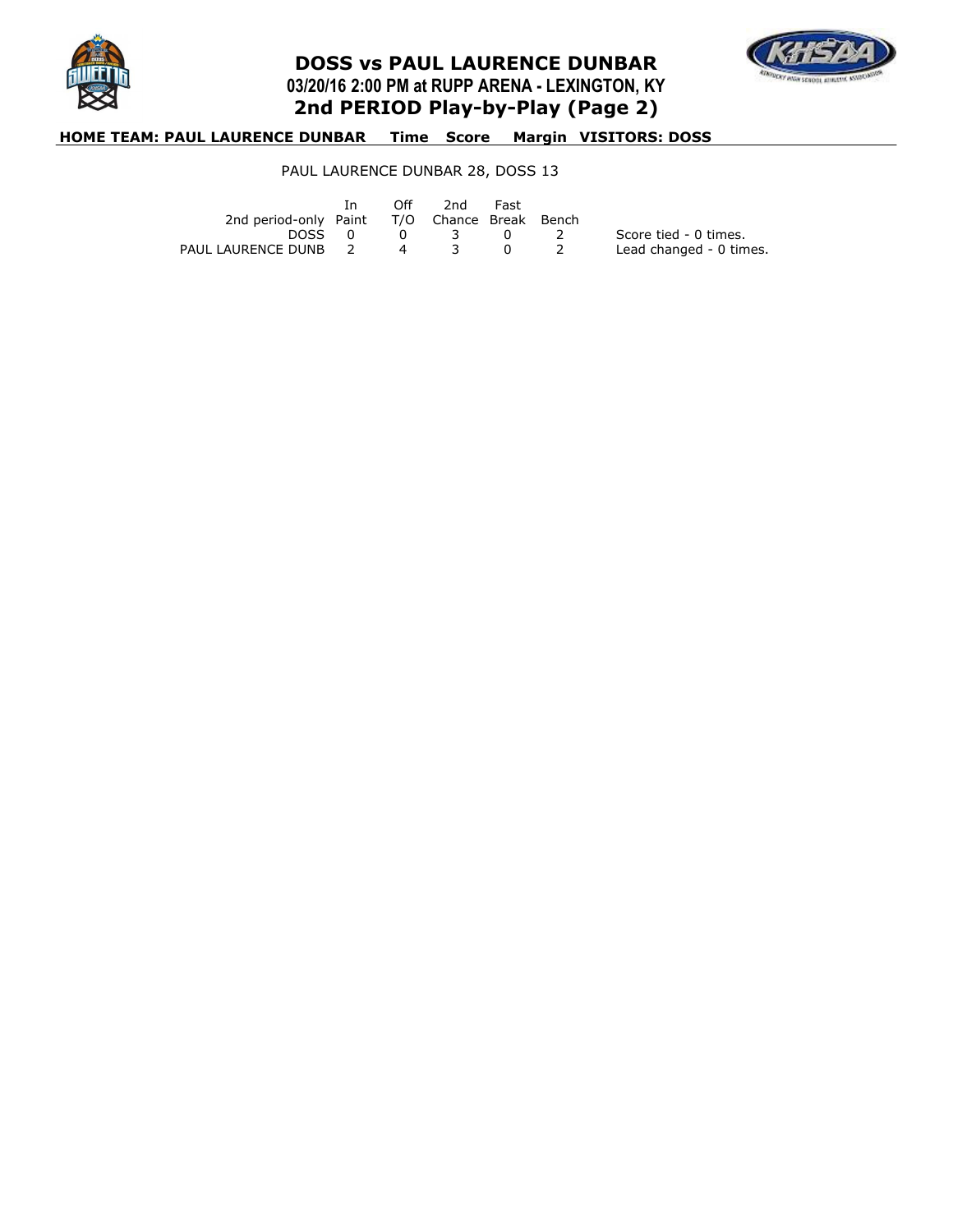

## **Official Basketball Box Score -- 1st Half-Only DOSS vs PAUL LAURENCE DUNBAR 03/20/16 2:00 PM at RUPP ARENA - LEXINGTON, KY**



### **DOSS**

|        |                                                                                                   |                               | Total                   | 3-Ptr                                   |                         | Rebounds       |                |                |                |    |             |                |                |              |     |
|--------|---------------------------------------------------------------------------------------------------|-------------------------------|-------------------------|-----------------------------------------|-------------------------|----------------|----------------|----------------|----------------|----|-------------|----------------|----------------|--------------|-----|
| ##     | Player                                                                                            |                               |                         | FG-FGA FG-FGA FT-FTA                    |                         | Off            | Def            | Totl           | PF             | TP | A           | TO.            | <b>Blk</b>     | Stl          | Min |
| 03     | <b>LARON HARGROVE</b>                                                                             |                               | $0 - 1$                 | $0 - 0$                                 | $0 - 0$                 | 1              | $\overline{2}$ | 3              |                | 0  | 0           | 2              |                |              | 10  |
| 13     | <b>KELSHAWN KNIGHT-G</b>                                                                          | f                             | $2 - 6$                 | $1 - 1$                                 | $1 - 2$                 | 1              | $\overline{0}$ |                | 0              | 6  | 0           | 0              | 2              | 0            | 16  |
| 02     | <b>STEPHON FRANKLIN</b>                                                                           | q                             | $0 - 3$                 | $0 - 1$                                 | $0 - 0$                 | $\overline{0}$ | 1              | 1              |                | 0  |             | 3              | $\Omega$       | 0            | 12  |
| 05     | <b>KENYI BRYANT</b>                                                                               | q                             | $2 - 6$                 | $1 - 4$                                 | $0 - 0$                 | 1              | $\overline{0}$ | 1              | 2              | 5  | 0           | $\overline{0}$ | $\Omega$       | $\mathbf{0}$ | 13  |
| 11     | <b>JAYLON HALL</b>                                                                                | q                             | $0 - 3$                 | $0 - 0$                                 | $0 - 0$                 | 0              | 3              | 3              | 2              | 0  | 0           | 0              | 0              |              | 13  |
| $00\,$ | <b>CAMERON MADDOX</b>                                                                             |                               | $1 - 2$                 | $0 - 0$                                 | $0 - 0$                 | $\mathbf 0$    | $\overline{0}$ | 0              | $\overline{0}$ | 2  | $\mathbf 0$ | 0              | $\overline{0}$ | 0            | 6   |
| 10     | <b>NICK ANDERSON</b>                                                                              |                               | $0 - 0$                 | $0 - 0$                                 | $0 - 0$                 | $\overline{0}$ | 0              | 0              | 0              | 0  | 0           | 1              | $\Omega$       | 0            | 3   |
| 14     | <b>TEREZ TRAYNOR</b>                                                                              |                               | $0 - 0$                 | $0 - 0$                                 | $0 - 0$                 | $\mathbf 0$    | $\overline{0}$ | $\overline{0}$ |                | 0  |             | 0              | $\Omega$       | 0            | 3   |
| 25     | <b>SHAWNKEL KNIGHT-G</b>                                                                          |                               | $0 - 0$                 | $0 - 0$                                 | $0 - 0$                 | $\overline{0}$ | 0              | 0              |                | 0  | 0           | 0              | 0              | 0            | 4   |
|        | Team                                                                                              |                               |                         |                                         |                         | 2              | 0              | າ              |                |    |             |                |                |              |     |
|        | Totals                                                                                            |                               | $5 - 21$                | $2 - 6$                                 | $1 - 2$                 | 5              | 6              | 11             | 8              | 13 | 2           | 6              | 3              | 2            | 80  |
|        | 1st - FG %: 3-13<br>23.1%<br>2nd:<br>3FG %:<br>25.0%<br>$1 - 4$<br>$FT\%$ :<br>$0.0\%$<br>$0 - 0$ | $2 - 8$<br>$1 - 2$<br>$1 - 2$ | 25.0%<br>50.0%<br>50.0% | $5 - 21$<br>Game:<br>$2 - 6$<br>$1 - 2$ | 23.8%<br>33.3%<br>50.0% |                |                |                |                |    |             |                |                |              |     |

### **PAUL LAURENCE DUNBAR**

|    |                                                                                                                                  |              | Total                    | 3-Ptr                         | Rebounds                 |             |                |    |          |     |          |               |             |                |     |
|----|----------------------------------------------------------------------------------------------------------------------------------|--------------|--------------------------|-------------------------------|--------------------------|-------------|----------------|----|----------|-----|----------|---------------|-------------|----------------|-----|
| ## | Player                                                                                                                           |              |                          | FG-FGA FG-FGA FT-FTA          |                          | Off Def Tot |                |    | PF       | TPI | A        |               | TO Blk      | -Stl           | Min |
| 23 | <b>DARIUS WILLIAMS</b>                                                                                                           |              | $2 - 6$                  | $0 - 0$                       | $0 - 0$                  | 2           | 0              | 2  | 2        | 4   | 0        | $\mathcal{P}$ |             | 0              | 6   |
| 04 | <b>DONTELL BROWN</b>                                                                                                             | $\mathsf{C}$ | $2 - 4$                  | $0 - 0$                       | $0 - 0$                  | 1           | $\overline{2}$ | 3  |          | 4   | $\Omega$ |               |             |                | 15  |
| 00 | <b>JORDAN LEWIS</b>                                                                                                              | g            | $1 - 3$                  | $0 - 1$                       | $0 - 0$                  | 1           | 2              | 3  | 0        | 2   |          |               | 0           |                | 16  |
| 11 | TAV. HOLLINGSWORTH                                                                                                               | a            | $5 - 8$                  | $2 - 2$                       | $0 - 0$                  | $\mathbf 1$ | 4              | 5  | 1        | 12  |          | 0             | 0           | 0              | 16  |
| 13 | <b>JUSTN KELLEY</b>                                                                                                              | q            | $0 - 1$                  | $0 - 1$                       | $2 - 2$                  |             | $\overline{0}$ | 1  | 0        | າ   |          | 0             | 0           | 0              | 13  |
| 14 | <b>VINCENT CLARK</b>                                                                                                             |              | $0 - 0$                  | $0 - 0$                       | $0 - 0$                  | $\mathbf 0$ | 0              | 0  | $\Omega$ | 0   | 0        | 1             | 0           | $\overline{0}$ | 2   |
| 20 | <b>JORDAN BROWN</b>                                                                                                              |              | $0 - 2$                  | $0 - 1$                       | $2 - 2$                  | 1           |                | 2  | 0        | 2   | 0        | $\mathbf 0$   | $\mathbf 0$ | 0              | 10  |
| 22 | <b>TRE HOMER</b>                                                                                                                 |              | $0 - 0$                  | $0 - 0$                       | $2 - 2$                  | 0           | $\Omega$       | 0  | 0        | 2   | 0        | $\Omega$      | $\Omega$    | 0              | 2   |
|    | Team                                                                                                                             |              |                          |                               |                          | 0           |                |    |          |     |          |               |             |                |     |
|    | Totals                                                                                                                           |              | $10 - 24$                | $2 - 5$                       | $6 - 6$                  | 7           | 10             | 17 | 4        | 28  | 3        | 5             | 2           | 2              | 80  |
|    | 1st - FG %: 7-14<br>$3 - 10$<br>50.0%<br>2nd:<br>3FG %:<br>100.0%<br>$1 - 4$<br>$1 - 1$<br>FT %:<br>$2 - 2$<br>100.0%<br>$4 - 4$ |              | 30.0%<br>25.0%<br>100.0% | Game: 10-24<br>$2 - 5$<br>6-6 | 41.7%<br>40.0%<br>100.0% |             |                |    |          |     |          |               |             |                |     |

Officials: JASON WILKINS, ALFRED WILLIAMS, JIM CECIL Technical fouls: DOSS-None. PAUL LAURENCE DUNBAR-None. Attendance:

| Score by periods             | 1st | 2nd | Total |
|------------------------------|-----|-----|-------|
| <b>IDOSS</b>                 |     |     |       |
| <b>IPAUL LAURENCE DUNBAR</b> |     |     | 28    |

Last FG - DOSS 2nd-01:53, PLD 2nd-04:46. Largest lead - DOSS None, PLD by 19 2nd-04:46. DOSS led for 00:00. PLD led for 14:02. Game was tied for 00:05.

|        | Ιn.   | Off | 2nd                    | Fast       |   |
|--------|-------|-----|------------------------|------------|---|
| Points | Paint |     | T/O Chance Break Bench |            |   |
| DOSS   |       |     |                        | $^{\circ}$ |   |
| PLD    | 14    |     |                        |            | Δ |

Score tied - 0 times. Lead changed - 0 times.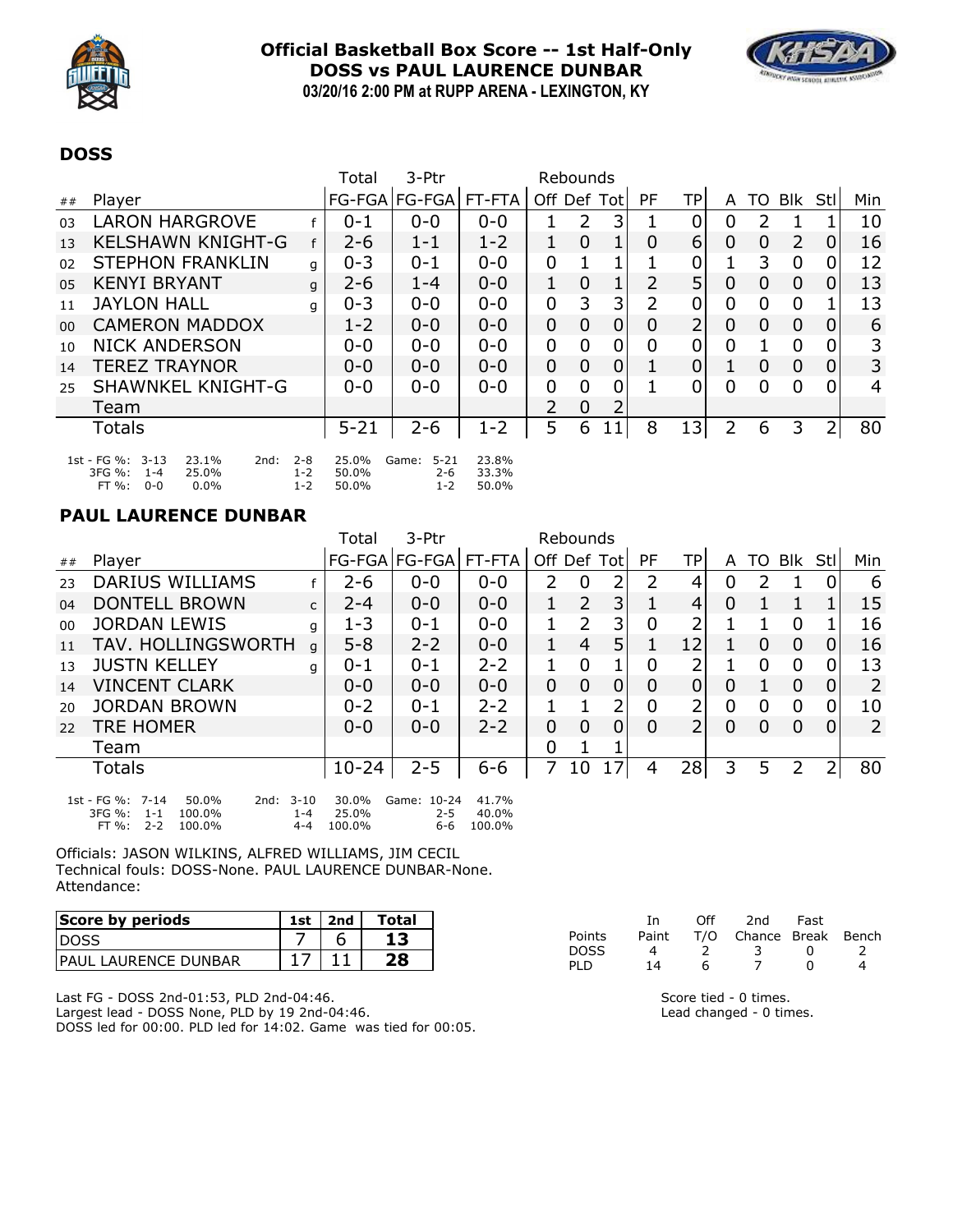

# **DOSS vs PAUL LAURENCE DUNBAR 03/20/16 2:00 PM at RUPP ARENA - LEXINGTON, KY 3rd PERIOD Play-by-Play (Page 1)**



| <b>HOME TEAM: PAUL LAURENCE DUNBAR</b> | Time  | <b>Score</b> |      | <b>Margin VISITORS: DOSS</b>         |
|----------------------------------------|-------|--------------|------|--------------------------------------|
| REBOUND (DEF) by TAV. HOLLINGSWORTH    | 07:46 |              |      | MISSED JUMPER by KELSHAWN KNIGHT-GO  |
| GOOD! FT SHOT by DARIUS WILLIAMS       | 07:22 | $29-13$      | H 16 | FOUL by KELSHAWN KNIGHT-GOFF (P1T1)  |
| GOOD! FT SHOT by DARIUS WILLIAMS       | 07:22 | $30 - 13$    | H 17 |                                      |
|                                        | 07:04 | $30 - 15$    | H 15 | GOOD! LAYUP by LARON HARGROVE [PNT]  |
|                                        | 06:50 |              |      | FOUL by STEPHON FRANKLIN (P2T2)      |
| TURNOVR by JORDAN LEWIS                | 06:41 |              |      | STEAL by KENYI BRYANT                |
|                                        | 06:27 | $30 - 17$    | H 13 | GOOD! LAYUP by KENYI BRYANT [PNT]    |
| FOUL by TAV. HOLLINGSWORTH (P2T1)      | 06:26 | $30 - 18$    | H 12 | GOOD! FT SHOT by KENYI BRYANT        |
| SUB IN: JORDAN BROWN                   | 06:26 |              |      |                                      |
| SUB OUT: DARIUS WILLIAMS               | 06:26 |              |      |                                      |
|                                        | 06:24 |              |      | FOUL by STEPHON FRANKLIN (P3T3)      |
|                                        | 06:24 |              |      | FOUL by KENYI BRYANT (P3T4)          |
|                                        | 06:03 |              |      | FOUL by STEPHON FRANKLIN (P4T5)      |
|                                        | 06:03 |              |      | SUB IN : NICK ANDERSON               |
|                                        | 06:03 |              |      | SUB OUT: STEPHON FRANKLIN            |
| TURNOVR by JORDAN LEWIS                | 05:56 |              |      |                                      |
|                                        | 05:55 |              |      | STEAL by JAYLON HALL                 |
|                                        | 05:54 |              |      | MISSED LAYUP by JAYLON HALL          |
|                                        | 05:54 |              |      | REBOUND (OFF) by (TEAM)              |
| SUB IN : DARIUS WILLIAMS               | 05:50 |              |      |                                      |
|                                        | 05:50 |              |      |                                      |
| SUB OUT: JORDAN BROWN                  | 05:38 |              |      |                                      |
| FOUL by JORDAN LEWIS (P1T2)            |       |              |      | TURNOVR by LARON HARGROVE            |
|                                        | 05:23 |              |      |                                      |
| STEAL by TAV. HOLLINGSWORTH            | 05:22 |              | H 14 |                                      |
| GOOD! JUMPER by JORDAN LEWIS           | 05:17 | $32 - 18$    |      |                                      |
|                                        | 05:05 |              |      | TURNOVR by KENYI BRYANT              |
| MISSED 3 PTR by DARIUS WILLIAMS        | 04:52 |              |      |                                      |
| REBOUND (OFF) by JUSTN KELLEY          | 04:52 |              |      |                                      |
|                                        | 04:33 |              |      | FOUL by KENYI BRYANT (P4T6)          |
|                                        | 04:33 |              |      | <b>SUB IN: TEREZ TRAYNOR</b>         |
|                                        | 04:33 |              |      | SUB OUT: LARON HARGROVE              |
| TURNOVR by DONTELL BROWN               | 04:20 |              |      |                                      |
|                                        | 04:19 |              |      | STEAL by JAYLON HALL                 |
|                                        | 04:10 | $32 - 20$    | H 12 | GOOD! JUMPER by JAYLON HALL [PNT]    |
| TIMEOUT 30sec                          | 04:03 |              |      |                                      |
|                                        | 04:03 |              |      | SUB IN: JOSEPH ROBERSON              |
|                                        | 04:03 |              |      | SUB OUT: KENYI BRYANT                |
| GOOD! LAYUP by DARIUS WILLIAMS [PNT]   | 03:47 | $34 - 20$    | H 14 |                                      |
| GOOD! FT SHOT by DARIUS WILLIAMS       | 03:47 | $35 - 20$    | H 15 | FOUL by TEREZ TRAYNOR (P2T7)         |
| FOUL by DONTELL BROWN (P2T3)           | 03:34 |              |      | MISSED FT SHOT by TEREZ TRAYNOR      |
|                                        | 03:34 |              |      | REBOUND (OFF) by (DEADBALL)          |
|                                        | 03:34 |              |      | MISSED FT SHOT by TEREZ TRAYNOR      |
|                                        | 03:34 |              |      | REBOUND (OFF) by JAYLON HALL         |
|                                        | 03:32 |              |      | TURNOVR by JAYLON HALL               |
| TURNOVR by DONTELL BROWN               | 03:07 |              |      |                                      |
|                                        | 03:00 |              |      | FOUL by KELSHAWN KNIGHT-GOFF (P2T8)  |
|                                        | 03:00 |              |      | TURNOVR by KELSHAWN KNIGHT-GOFF      |
|                                        | 02:50 |              |      | FOUL by KELSHAWN KNIGHT-GOFF (P3T9)  |
| <b>TIMEOUT MEDIA</b>                   | 02:50 |              |      |                                      |
|                                        | 02:50 |              |      | FOUL TECHNCL by KELSHAWN KNIGHT-GOF  |
| MISSED FT SHOT by TAV. HOLLINGSWORT    | 02:50 |              |      | FOUL by KELSHAWN KNIGHT-GOFF (P4T10) |
| REBOUND (OFF) by (DEADBALL)            | 02:50 |              |      |                                      |
| GOOD! FT SHOT by TAV. HOLLINGSWORTH    | 02:50 | $36 - 20$    | H 16 |                                      |
| GOOD! FT SHOT by TAV. HOLLINGSWORTH    | 02:50 | $37 - 20$    | H 17 |                                      |
| GOOD! FT SHOT by TAV. HOLLINGSWORTH    | 02:50 | $38 - 20$    | H 18 |                                      |
|                                        | 02:50 |              |      | SUB IN: SHAWNKEL KNIGHT-GOFF         |
|                                        | 02:50 |              |      | SUB OUT: NICK ANDERSON               |
| FOUL by DONTELL BROWN (P3T4)           | 02:31 |              |      |                                      |
| TURNOVR by DONTELL BROWN               | 02:31 |              |      |                                      |
| SUB IN : TRE HOMER                     | 02:31 |              |      |                                      |
| SUB OUT: DONTELL BROWN                 | 02:31 |              |      |                                      |
|                                        | 02:18 | $38 - 22$    | H 16 | GOOD! LAYUP by KELSHAWN KNIGHT-GOFF  |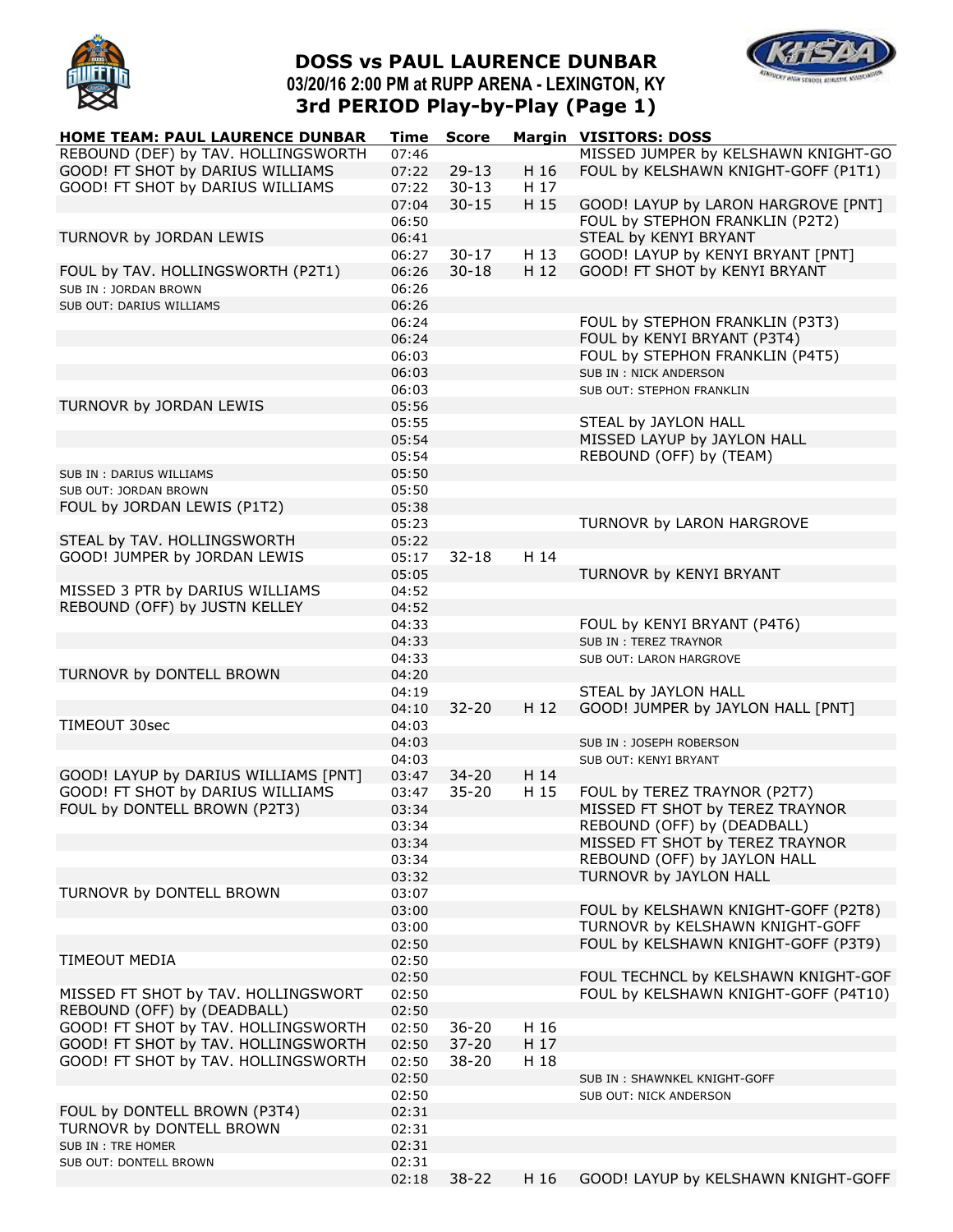

# **DOSS vs PAUL LAURENCE DUNBAR 03/20/16 2:00 PM at RUPP ARENA - LEXINGTON, KY 3rd PERIOD Play-by-Play (Page 2)**



| <b>HOME TEAM: PAUL LAURENCE DUNBAR</b> | Time  | <b>Score</b> | Margin | <b>VISITORS: DOSS</b>                |
|----------------------------------------|-------|--------------|--------|--------------------------------------|
| FOUL by TRE HOMER (P1T5)               | 02:18 | $38 - 23$    | H 15   | GOOD! FT SHOT by KELSHAWN KNIGHT-GO  |
| GOOD! JUMPER by TAV. HOLLINGSWORTH [   | 01:58 | $40 - 23$    | H 17   |                                      |
|                                        | 01:44 |              |        | TIMEOUT 30sec                        |
|                                        | 01:44 |              |        | TURNOVR by (TEAM)                    |
| MISSED FT SHOT by DARIUS WILLIAMS      | 01:30 |              |        | FOUL by SHAWNKEL KNIGHT-GOFF (P2T11) |
| REBOUND (OFF) by (DEADBALL)            | 01:30 |              |        |                                      |
| GOOD! FT SHOT by DARIUS WILLIAMS       | 01:30 | 41-23        | H 18   |                                      |
|                                        | 01:18 | $41 - 25$    | H 16   | GOOD! LAYUP by KELSHAWN KNIGHT-GOFF  |
| TURNOVR by TAV. HOLLINGSWORTH          | 00:54 |              |        | STEAL by JAYLON HALL                 |
| REBOUND (DEF) by TAV. HOLLINGSWORTH    | 00:43 |              |        | MISSED JUMPER by TEREZ TRAYNOR       |
|                                        | 00:35 |              |        | SUB IN: CAMERON MADDOX               |
|                                        | 00:35 |              |        | SUB IN: NICK ANDERSON                |
|                                        | 00:35 |              |        | SUB OUT: TEREZ TRAYNOR               |
|                                        | 00:35 |              |        | SUB OUT: JOSEPH ROBERSON             |
| GOOD! JUMPER by TAV. HOLLINGSWORTH [   | 00:06 | $43 - 25$    | H 18   |                                      |

### PAUL LAURENCE DUNBAR 43, DOSS 25

|                                              | Off | 2nd         | Fast |                  |                         |
|----------------------------------------------|-----|-------------|------|------------------|-------------------------|
| 3rd period-only Paint T/O Chance Break Bench |     |             |      |                  |                         |
| DOSS 10                                      |     | $8 \quad 0$ | - 0  | $\left( \right)$ | Score tied - 0 times.   |
| PAUL LAURENCE DUNB 6                         | 6   |             |      |                  | Lead changed - 0 times. |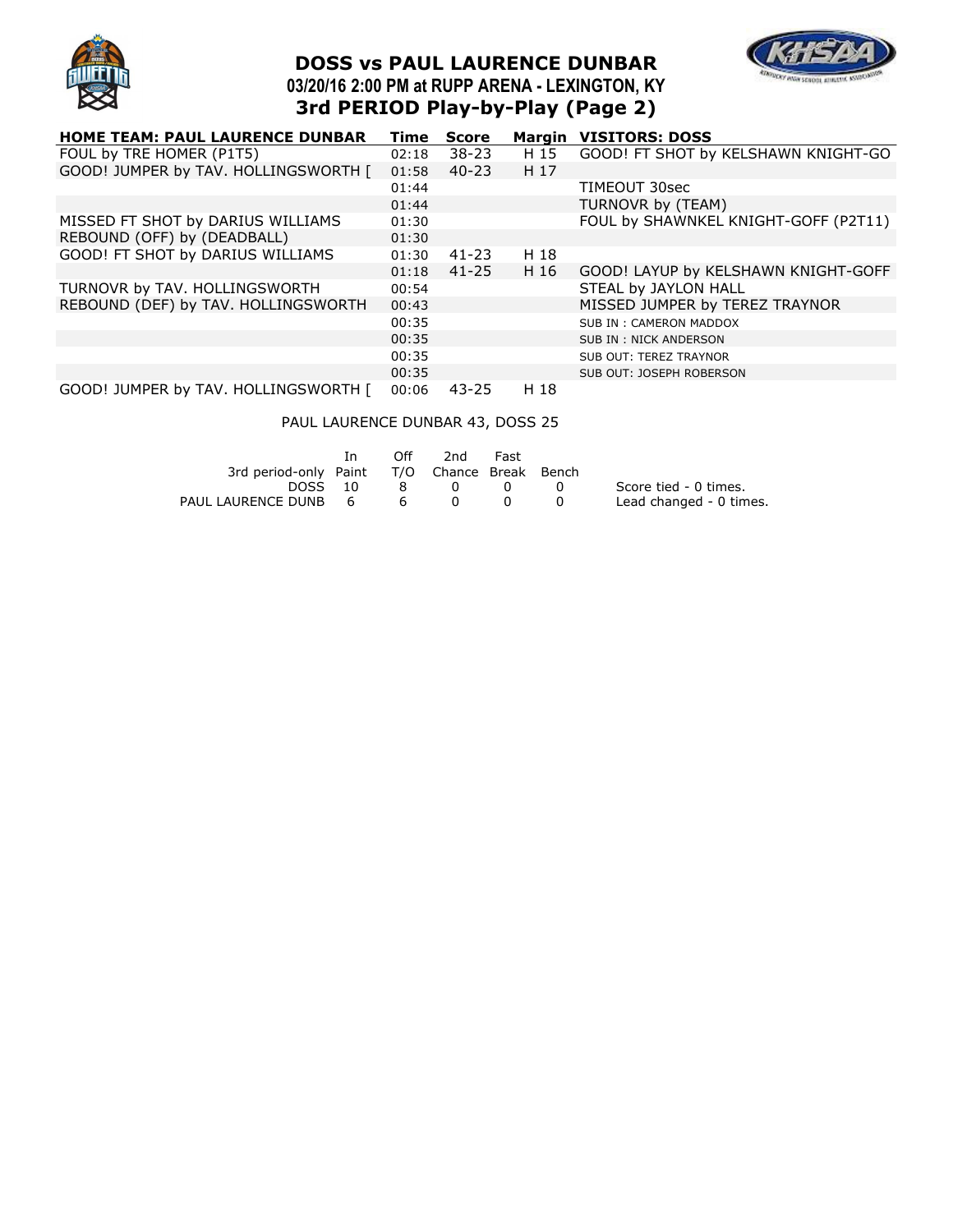

# **DOSS vs PAUL LAURENCE DUNBAR 03/20/16 2:00 PM at RUPP ARENA - LEXINGTON, KY 4th PERIOD Play-by-Play (Page 1)**



| HOME TEAM: PAUL LAURENCE DUNBAR       | <b>Time</b> | <b>Score</b> |      | <b>Margin VISITORS: DOSS</b>         |
|---------------------------------------|-------------|--------------|------|--------------------------------------|
| SUB IN: TRE HOMER                     | 08:00       |              |      |                                      |
| SUB OUT: DONTELL BROWN                | 08:00       |              |      |                                      |
| MISSED JUMPER by TAV. HOLLINGSWORTH   | 07:45       |              |      |                                      |
| REBOUND (OFF) by DARIUS WILLIAMS      | 07:43       |              |      |                                      |
| MISSED TIP-IN by DARIUS WILLIAMS      | 07:43       |              |      |                                      |
| SUB IN: DONTELL BROWN                 | 07:43       |              |      |                                      |
| SUB OUT: TRE HOMER                    | 07:43       |              |      |                                      |
| REBOUND (OFF) by DARIUS WILLIAMS      | 07:42       |              |      |                                      |
| GOOD! TIP-IN by DARIUS WILLIAMS [PNT] | 07:40       | $45 - 25$    | H 20 |                                      |
| GOOD! FT SHOT by DARIUS WILLIAMS      | 07:40       | $46 - 25$    | H 21 | FOUL by LARON HARGROVE (P2T12)       |
|                                       | 07:39       |              |      | MISSED JUMPER by KENYI BRYANT        |
| REBOUND (DEF) by JUSTN KELLEY         | 07:38       |              |      |                                      |
| TURNOVR by TAV. HOLLINGSWORTH         | 07:18       |              |      |                                      |
|                                       | 07:17       |              |      | STEAL by JAYLON HALL                 |
|                                       | 07:05       | $46 - 27$    | H 19 | GOOD! LAYUP by KENYI BRYANT [PNT]    |
|                                       | 07:05       |              |      | ASSIST by STEPHON FRANKLIN           |
| FOUL by JORDAN LEWIS (P2T6)           | 07:05       | $46 - 28$    | H 18 | GOOD! FT SHOT by KENYI BRYANT        |
| MISSED JUMPER by TAV. HOLLINGSWORTH   | 06:44       |              |      | REBOUND (DEF) by LARON HARGROVE      |
|                                       | 06:38       | 46-30        | H 16 | GOOD! DUNK by KENYI BRYANT [FB/PNT]  |
|                                       | 06:38       |              |      | ASSIST by LARON HARGROVE             |
| TIMEOUT TEAM                          | 06:32       |              |      |                                      |
|                                       | 06:32       |              |      | SUB IN : NICK ANDERSON               |
|                                       | 06:32       |              |      | SUB OUT: STEPHON FRANKLIN            |
| TURNOVR by JUSTN KELLEY               | 06:14       |              |      |                                      |
|                                       | 06:13       |              |      | STEAL by NICK ANDERSON               |
|                                       | 06:05       | $46 - 32$    | H 14 | GOOD! JUMPER by KENYI BRYANT         |
| GOOD! FT SHOT by JORDAN LEWIS         | 06:01       | 47-32        | H 15 | FOUL by JAYLON HALL (P3T13)          |
| MISSED FT SHOT by JORDAN LEWIS        | 06:01       |              |      | REBOUND (DEF) by LARON HARGROVE      |
| FOUL by JORDAN LEWIS (P3T7)           | 05:53       |              |      | MISSED FT SHOT by JAYLON HALL        |
|                                       | 05:53       |              |      | REBOUND (OFF) by (DEADBALL)          |
|                                       | 05:53       | 47-33        | H 14 | GOOD! FT SHOT by JAYLON HALL         |
| MISSED JUMPER by DONTELL BROWN        | 05:42       |              |      | BLOCK by KELSHAWN KNIGHT-GOFF        |
| REBOUND (OFF) by DONTELL BROWN        | 05:41       |              |      |                                      |
| MISSED FT SHOT by DONTELL BROWN       | 05:40       |              |      | FOUL by NICK ANDERSON (P1T14)        |
| REBOUND (OFF) by (DEADBALL)           | 05:40       |              |      |                                      |
| GOOD! FT SHOT by DONTELL BROWN        | 05:40       | 48-33        | H 15 |                                      |
|                                       | 05:40       |              |      | SUB IN: STEPHON FRANKLIN             |
|                                       | 05:40       |              |      | SUB OUT: NICK ANDERSON               |
|                                       | 05:34       | 48-35        | H 13 | GOOD! LAYUP by KENYI BRYANT [PNT]    |
| TIMEOUT 30sec                         | 05:26       |              |      |                                      |
| TURNOVR by TAV. HOLLINGSWORTH         | 05:13       |              |      |                                      |
| REBOUND (DEF) by DONTELL BROWN        | 05:05       |              |      | MISSED LAYUP by KENYI BRYANT         |
| GOOD! FT SHOT by JORDAN LEWIS         | 04:56       | 49-35        | H 14 | FOUL by LARON HARGROVE (P3T15)       |
| MISSED FT SHOT by JORDAN LEWIS        | 04:56       |              |      |                                      |
| REBOUND (OFF) by TAV. HOLLINGSWORTH   | 04:56       |              |      |                                      |
| MISSED LAYUP by JUSTN KELLEY          | 04:37       |              |      |                                      |
| REBOUND (OFF) by DONTELL BROWN        | 04:37       |              |      |                                      |
| GOOD! TIP-IN by DONTELL BROWN [PNT]   | 04:34       | $51 - 35$    | H 16 |                                      |
| FOUL by JUSTN KELLEY (P1T8)           | 04:27       | $51 - 36$    | H 15 | GOOD! FT SHOT by JAYLON HALL         |
|                                       | 04:27       | $51 - 37$    | H 14 | GOOD! FT SHOT by JAYLON HALL         |
|                                       | 04:27       |              |      | SUB IN: TEREZ TRAYNOR                |
|                                       | 04:27       |              |      | SUB OUT: LARON HARGROVE              |
| GOOD! FT SHOT by JORDAN LEWIS         | 04:21       | 52-37        | H 15 | FOUL by KELSHAWN KNIGHT-GOFF (P5T16) |
| GOOD! FT SHOT by JORDAN LEWIS         | 04:21       | $53 - 37$    | H 16 |                                      |
|                                       | 04:21       |              |      | SUB IN: LARON HARGROVE               |
|                                       | 04:21       |              |      | SUB OUT: KELSHAWN KNIGHT-GOFF        |
|                                       | 04:10       |              |      | FOUL by JAYLON HALL (P4T17)          |
|                                       | 04:10       |              |      | TURNOVR by JAYLON HALL               |
|                                       | 04:10       |              |      | SUB IN : NICK ANDERSON               |
|                                       | 04:10       |              |      | SUB OUT: TEREZ TRAYNOR               |
| MISSED LAYUP by JUSTN KELLEY          | 03:50       |              |      |                                      |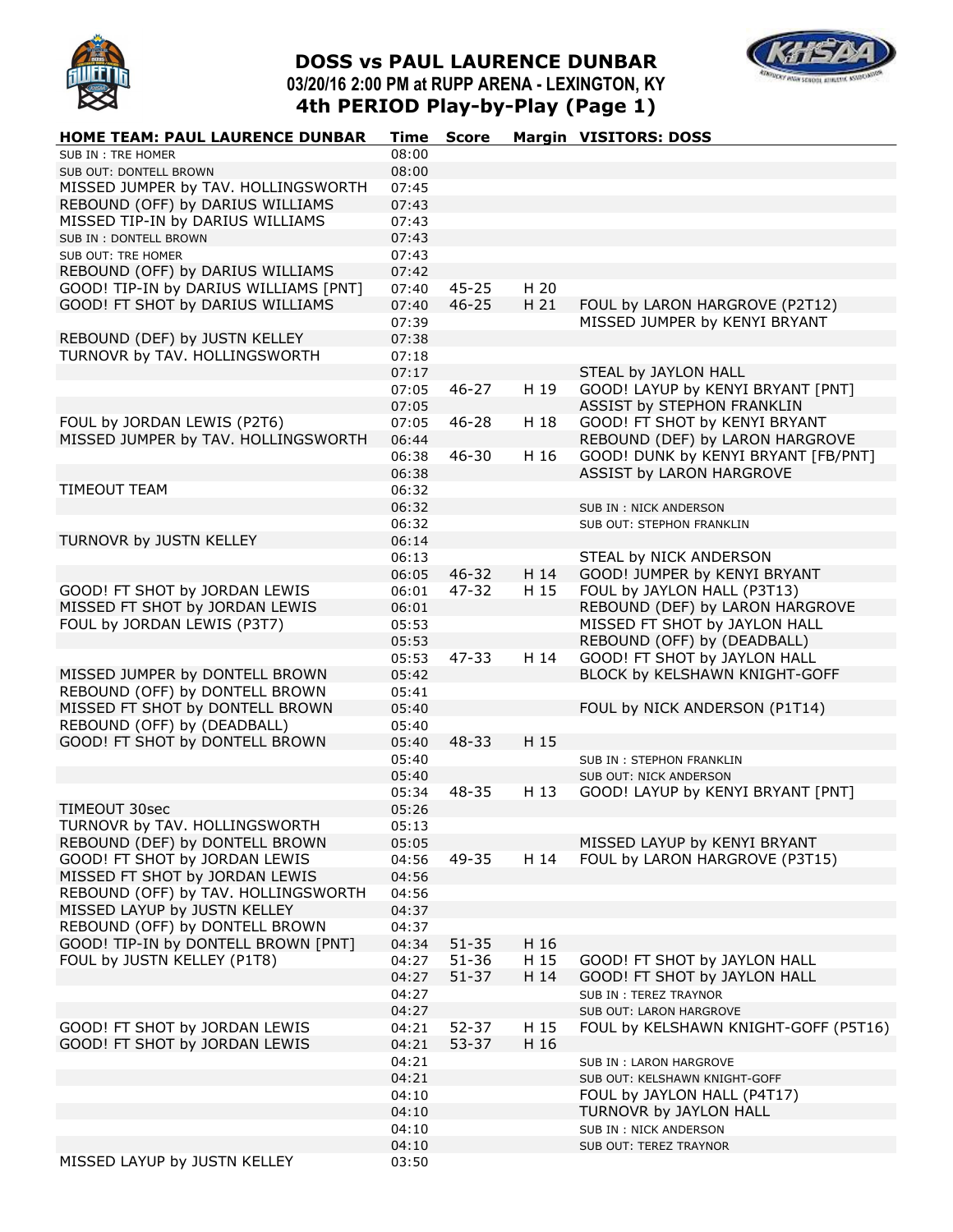

# **DOSS vs PAUL LAURENCE DUNBAR 03/20/16 2:00 PM at RUPP ARENA - LEXINGTON, KY 4th PERIOD Play-by-Play (Page 2)**



| HOME TEAM: PAUL LAURENCE DUNBAR                                  | Time           | <b>Score</b> |      | <b>Margin VISITORS: DOSS</b>                         |
|------------------------------------------------------------------|----------------|--------------|------|------------------------------------------------------|
|                                                                  | 03:50          |              |      | REBOUND (DEF) by STEPHON FRANKLIN                    |
|                                                                  | 03:42          | 53-39        | H 14 | GOOD! LAYUP by NICK ANDERSON [FB/PNT                 |
|                                                                  | 03:42          |              |      | ASSIST by STEPHON FRANKLIN                           |
| FOUL by DARIUS WILLIAMS (P3T9)                                   | 03:35          |              |      |                                                      |
| TURNOVR by DARIUS WILLIAMS                                       | 03:35          |              |      |                                                      |
|                                                                  | 03:35          |              |      | <b>TIMEOUT TEAM</b>                                  |
| SUB IN: JORDAN BROWN                                             | 03:35          |              |      |                                                      |
| SUB OUT: DARIUS WILLIAMS                                         | 03:35          |              |      |                                                      |
|                                                                  | 03:29          | $53 - 41$    | H 12 | GOOD! JUMPER by LARON HARGROVE [PNT                  |
| MISSED LAYUP by JORDAN LEWIS                                     | 03:19          |              |      |                                                      |
| REBOUND (OFF) by DONTELL BROWN                                   | 03:19          |              |      |                                                      |
| GOOD! TIP-IN by DONTELL BROWN [PNT]                              | 03:16          | $55 - 41$    | H 14 |                                                      |
|                                                                  | 03:04          |              |      | MISSED 3 PTR by JAYLON HALL                          |
|                                                                  | 03:04          |              |      | REBOUND (OFF) by STEPHON FRANKLIN                    |
| REBOUND (DEF) by DONTELL BROWN                                   | 02:54          |              |      | MISSED 3 PTR by KENYI BRYANT                         |
|                                                                  | 02:50          |              |      | FOUL by JAYLON HALL (P5T18)                          |
| <b>TIMEOUT MEDIA</b>                                             | 02:50          |              |      |                                                      |
| MISSED FT SHOT by DONTELL BROWN                                  | 02:50          |              |      |                                                      |
| REBOUND (OFF) by (DEADBALL)                                      | 02:50          |              |      |                                                      |
| MISSED FT SHOT by DONTELL BROWN                                  | 02:50          |              |      | REBOUND (DEF) by LARON HARGROVE                      |
| SUB IN : DARIUS WILLIAMS                                         | 02:50          |              |      | SUB IN: SHAWNKEL KNIGHT-GOFF                         |
| SUB OUT: JORDAN BROWN                                            | 02:50          |              |      | SUB OUT: JAYLON HALL                                 |
|                                                                  | 02:42          | 55-44        | H11  | GOOD! 3 PTR by NICK ANDERSON                         |
|                                                                  | 02:42          |              |      | ASSIST by STEPHON FRANKLIN                           |
| TURNOVR by JORDAN LEWIS                                          | 02:33          |              |      |                                                      |
| STEAL by DARIUS WILLIAMS                                         | 02:29          |              |      | TURNOVR by LARON HARGROVE                            |
| MISSED FT SHOT by JORDAN LEWIS                                   | 02:27          |              |      | FOUL by STEPHON FRANKLIN (P5T19)                     |
| REBOUND (OFF) by (DEADBALL)                                      | 02:27          |              |      |                                                      |
| GOOD! FT SHOT by JORDAN LEWIS                                    | 02:27          | 56-44        | H 12 |                                                      |
|                                                                  | 02:27          |              |      | SUB IN: CAMERON MADDOX                               |
|                                                                  | 02:27          |              |      | SUB OUT: STEPHON FRANKLIN                            |
| REBOUND (DEF) by JUSTN KELLEY                                    | 02:22          |              |      | MISSED 3 PTR by KENYI BRYANT                         |
|                                                                  | 02:09          |              |      | FOUL by LARON HARGROVE (P4T20)                       |
|                                                                  | 02:09          |              |      | FOUL by LARON HARGROVE (P5T21)                       |
|                                                                  | 02:09          |              |      | FOUL TECHNCL by LARON HARGROVE                       |
| FOUL TECHNCL by DARIUS WILLIAMS                                  | 02:09          |              |      |                                                      |
| FOULEbyFDARIUS WILLIAMSS(P4T10)MS                                | 02:09          |              |      |                                                      |
| REBOUND (OFF) by (DEADBALL)<br>MISSED FT SHOT by DARIUS WILLIAMS | 02:09          |              |      |                                                      |
|                                                                  | 02:09          |              |      | REBOUND (DEF) by TEREZ TRAYNOR                       |
|                                                                  | 02:09          |              |      | <b>SUB IN: TEREZ TRAYNOR</b>                         |
|                                                                  | 02:09          |              |      | SUB OUT: LARON HARGROVE<br>TURNOVR by CAMERON MADDOX |
| GOOD! FT SHOT by DARIUS WILLIAMS                                 | 02:01<br>01:52 | 57-44        | H 13 | FOUL by TEREZ TRAYNOR (P3T22)                        |
| GOOD! FT SHOT by DARIUS WILLIAMS                                 | 01:52          | 58-44        | H 14 |                                                      |
|                                                                  | 01:43          | 58-46        | H 12 | GOOD! DUNK by KENYI BRYANT [PNT]                     |
| FOUL by JORDAN LEWIS (P4T11)                                     | 01:37          |              |      |                                                      |
| TURNOVR by JORDAN LEWIS                                          | 01:37          |              |      |                                                      |
|                                                                  | 01:28          |              |      | MISSED 3 PTR by CAMERON MADDOX                       |
|                                                                  | 01:28          |              |      | REBOUND (OFF) by (DEADBALL)                          |
| FOUL by JUSTN KELLEY (P2T12)                                     | 01:25          |              |      | MISSED FT SHOT by TEREZ TRAYNOR                      |
|                                                                  | 01:25          |              |      | REBOUND (OFF) by (DEADBALL)                          |
|                                                                  | 01:25          | 58-47        | H 11 | GOOD! FT SHOT by TEREZ TRAYNOR                       |
| GOOD! FT SHOT by TAV. HOLLINGSWORTH                              | 01:24          | 59-47        | H 12 | FOUL by SHAWNKEL KNIGHT-GOFF (P3T23)                 |
| MISSED FT SHOT by TAV. HOLLINGSWORT                              | 01:24          |              |      | REBOUND (DEF) by SHAWNKEL KNIGHT-GO                  |
| FOUL by JORDAN LEWIS (P5T13)                                     | 01:15          | 59-48        | H 11 | GOOD! FT SHOT by KENYI BRYANT                        |
|                                                                  | 01:15          | 59-49        | H 10 | GOOD! FT SHOT by KENYI BRYANT                        |
| SUB IN : JORDAN BROWN                                            | 01:15          |              |      |                                                      |
| SUB OUT: JORDAN LEWIS                                            | 01:15          |              |      |                                                      |
| GOOD! FT SHOT by DONTELL BROWN                                   | 00:58          | 60-49        | H 11 | FOUL by SHAWNKEL KNIGHT-GOFF (P4T24)                 |
| GOOD! FT SHOT by DONTELL BROWN                                   | 00:58          | $61 - 49$    | H 12 |                                                      |
| FOUL by DONTELL BROWN (P4T14)                                    | 00:49          |              |      |                                                      |